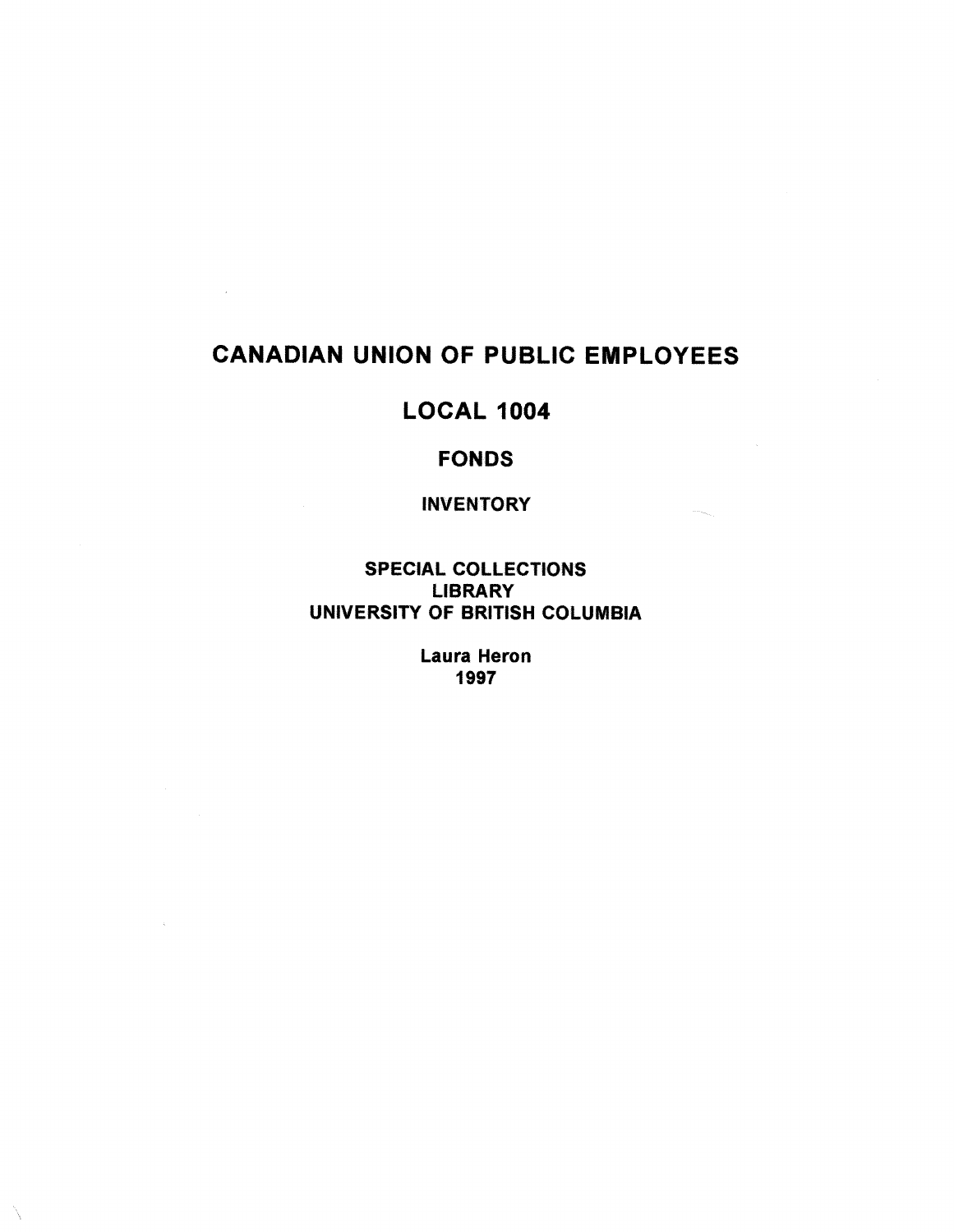# **Canadian Union of Public Employees Local 1004 fonds . -- 1943-1986. -- 1 .21 m of textual records**

The Canadian Union of Public Employees Local 1004 was established in 1966 . It had several predecessor bodies. The Vancouver Civic Employees' Union Trades Labour Congress Local 28 (Outside Workers), which originated when the outside workers, organized ca. 1910, joined the Trades Labour Congress in 1917. Local 28 was suspended by the Trades Labour Congress in 1951. Later that year, the British Columbia Labour Relations Board certified the Vancouver Civic Employees' Union - Outside Workers . The Vancouver Civic Employees' Union - Outside Workers represented not only municipal outside workers but also employees of the Pacific National Exhibition Board and the Vancouver Parks Board. There were several largely unsuccessful attempts to raid the Outside Workers by the Trades Labour Congress , which tried to establish rival unions: Local 407 in 1951, and Local 487 in 1952 to 1953. In 1951, the International Association of Machinists, Local 692 applied unsuccessfully to the Labour Relations Board to represent machinists and relate d tradesmen among Vancouver Civic Employees. In 1964 the Outside Workers organized the Municipal Employees' Co-Ordinating Conference (M.E.C.C.), an affiliation with other Vancouver area unions: the Vancouver City Hall Employees' Association, Local 15 (Inside Workers); the Greater Vancouver Water District, Sewerage and Drainage Employees' Union; the West Vancouver Municipal Employees' Association, Local 395 and the University of British Columbia Employees ' Union, Local 116. In 1966, the Outside Workers joined the Canadian Union of Public Employees, becoming Local 1004. In 1967 it left the M.E.C.C.. In 1968, it gained full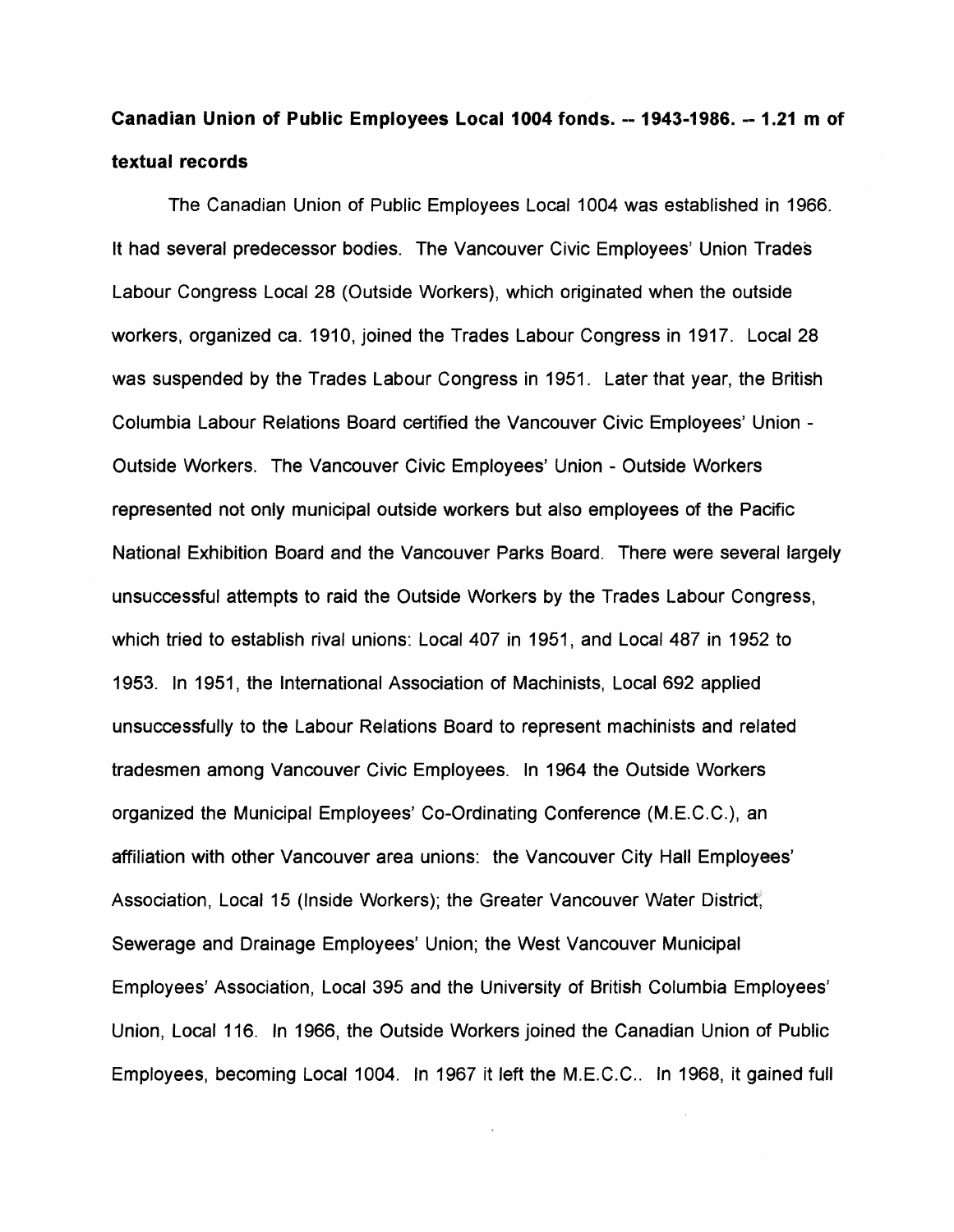recognition from the Canadian Labour Congress, the successor body to the Trades Labour Congress and the Congress of Canadian Labour. Local 1004 remains a distinct union from that of the inside workers, which are represented by the Greater Vancouver Regional District Employees' Union, but the two unions negotiated jointly in several major labour disputes, beginning in 1972. The union officials who figure most prominently in the creation of these records were the union's Recording Secretary , Jack Phillips, and its Business Officer, Don Guise, who were elected to their positions in 1947, and who served in these capacities until 1967, when they became CUPE Representatives. The position of President of the Union was not a full-time paid position until 1966, and a succession of individuals held this position over the years .

Fonds consists of records generated by CUPE Local 1004 and its predecessor bodies. These include correspondence, memoranda, circulars, notices, minutes , newsletters, reports, wage tables, membership lists, financial statements, labour agreements, petitions, radio scripts, invoices, accounts, scrapbooks, and other materials. These materials were arranged in three series : Case files of Canadian Union of Public Employees Local 1004 (1943-1986) ; the *News Bulletin of* Canadian Union of Public Employees Local 1004 (1948-1975); and Scrapbooks of Canadian Union *of* Public Employees Local 1004 (1949-1975).

Title based on provenance.

Transferred from the Canadian Union of Public Employees Local 1004, 1996 . Fonds arranged in the series in which it was transferred to the Special Collections and University Archives Division .

**2**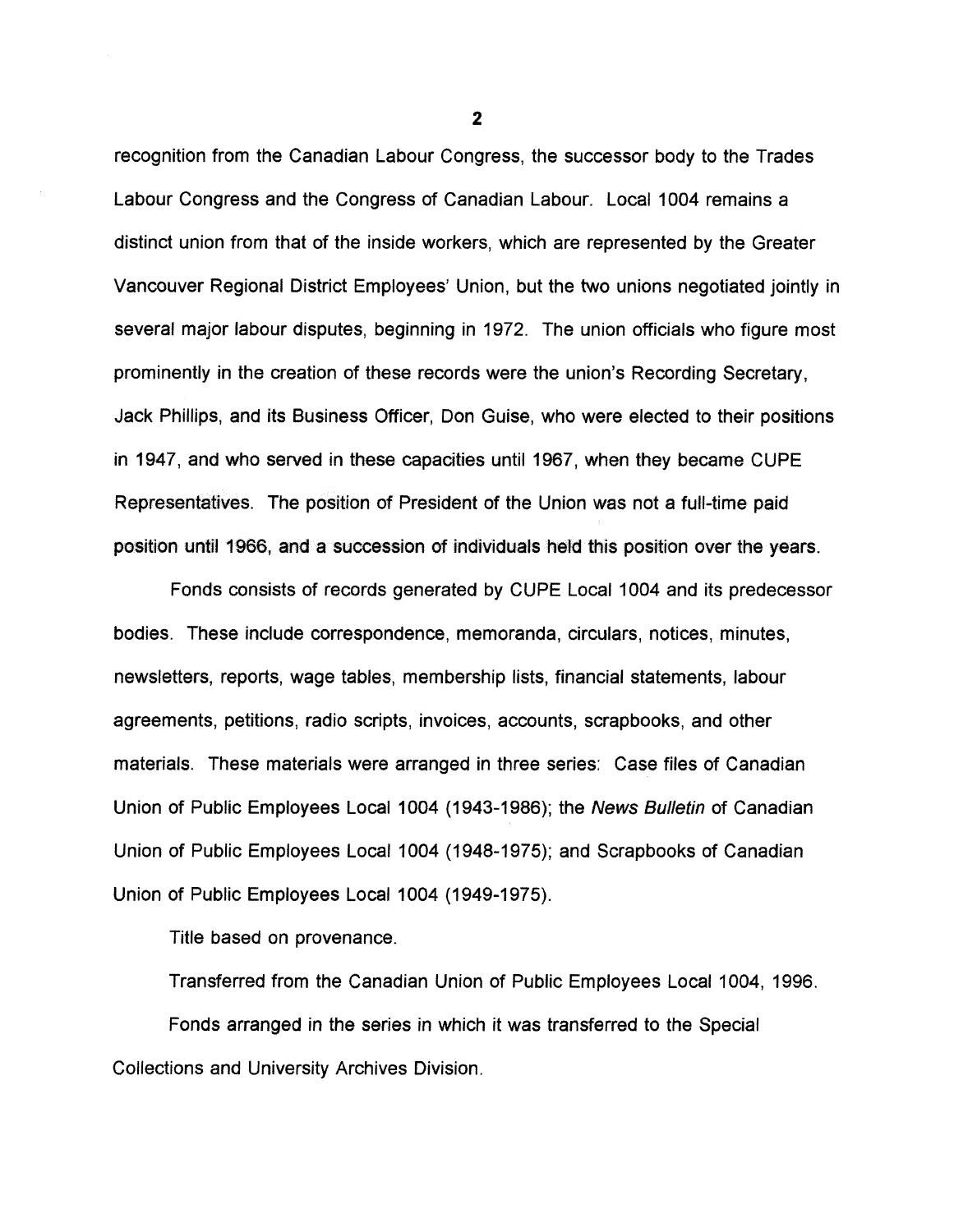No restrictions on access to this fonds.

Series level descriptions available. File list by container available.

Records of the Vancouver Civic Employees' Union - Outside Workers are also located in the Trade Union Research Bureau fonds in the Special Collections and University Archives of the University of British Columbia.

No further accruals expected .

# **Case files. — 1943-1986 ; (predominant 1950-1966) . -- 25.6 cm of textua <sup>l</sup> records (2 boxes)**

Series consists of correspondence, memoranda, circulars, notices, minutes, reports, wage tables, membership lists, financial statements, labou r agreements, petitions, radio scripts, invoices, accounts, and other material s relating to internal and external conflicts and various special matters, of CUPE Local 1004 and its predecessor bodies, predominantly the Vancouver Civic Employees' Union - Outside Workers.

Title based on content of series

Series arranged in order in which it was transferred to the Special Collections and Archives Division. When materials were found that did not have a folder, one was given to them, and a title was supplied based on the contents of the file (1-5, 1-11, 1-12, 1-13) . The 19 files are arranged in 20 folders .

**3**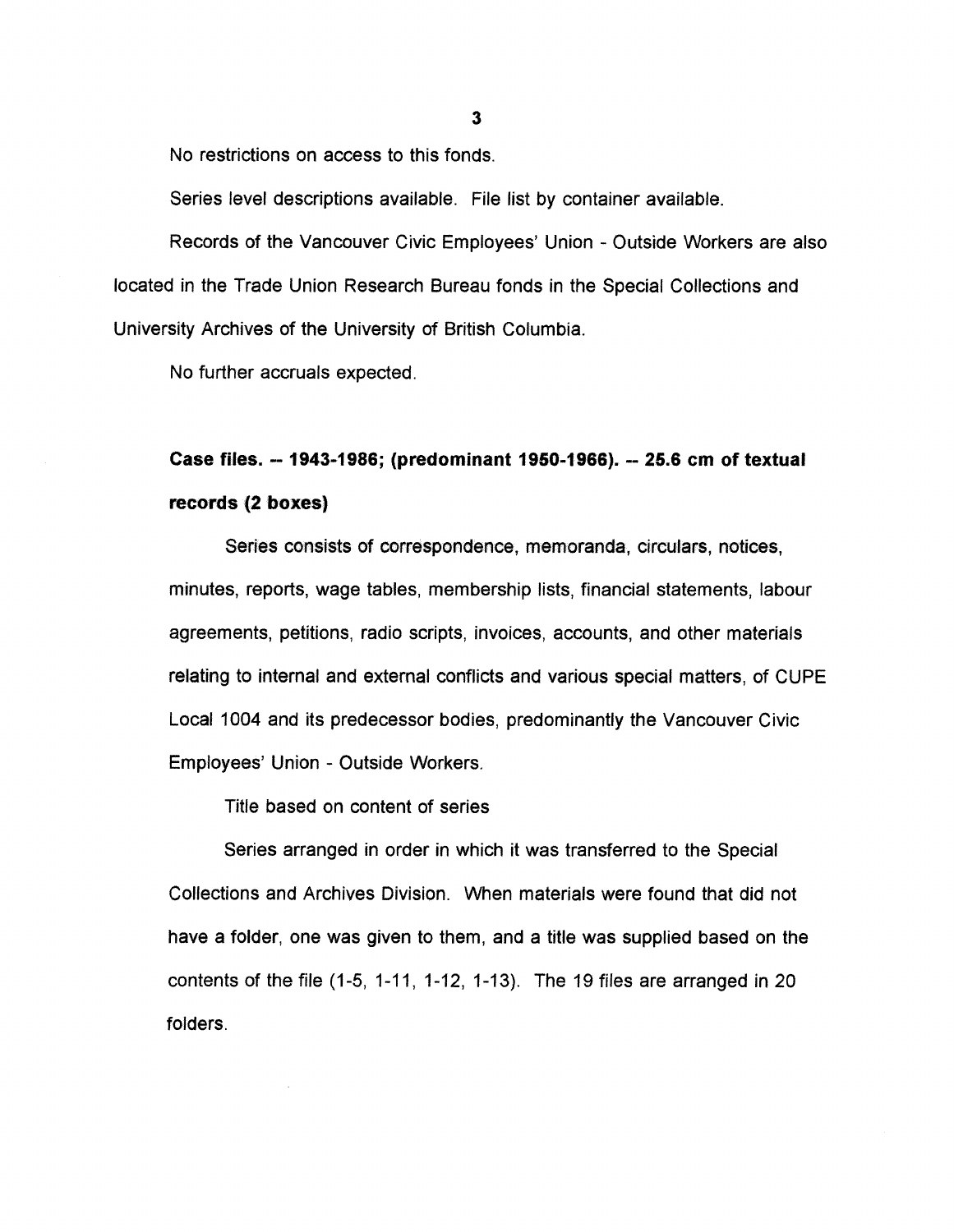# **Copies of the** *News Bulletin. --* **1948-1975. --** *42.5 cm of* **textual records** *(2* **boxes)**

Series consists of 18 bound volumes of the *News Bulletin* from 1948 to 1970, and 34 unbound *News Bulletins* from 1971 to 1975 . A number of notices and circulars directed at the membership, and copies of correspondence relating to subjects featured in the adjacent *News Bulletins* are bound into many of the volumes. There are some gaps among the unbound *News Bulletins.*

#### **Scrapbooks . -- 1949-1975. --** *52.5 cm of* **textual** *records* **(4 boxes)**

Series consists of four scrapbooks containing clippings, notices, circulars , correspondence, telegrams and other materials. One scrapbook is subjectbased, containing material from 1949 to 1951, predominantly relating to the 1950 struggle for a union shop, a 1950 contract dispute, and the 1950-51 conflict between national officials of the Trades Labour Congress and Trades Labour Congress Local 28. The remaining three scrapbooks are chronologically-based, ranging from 1950 to 1975 .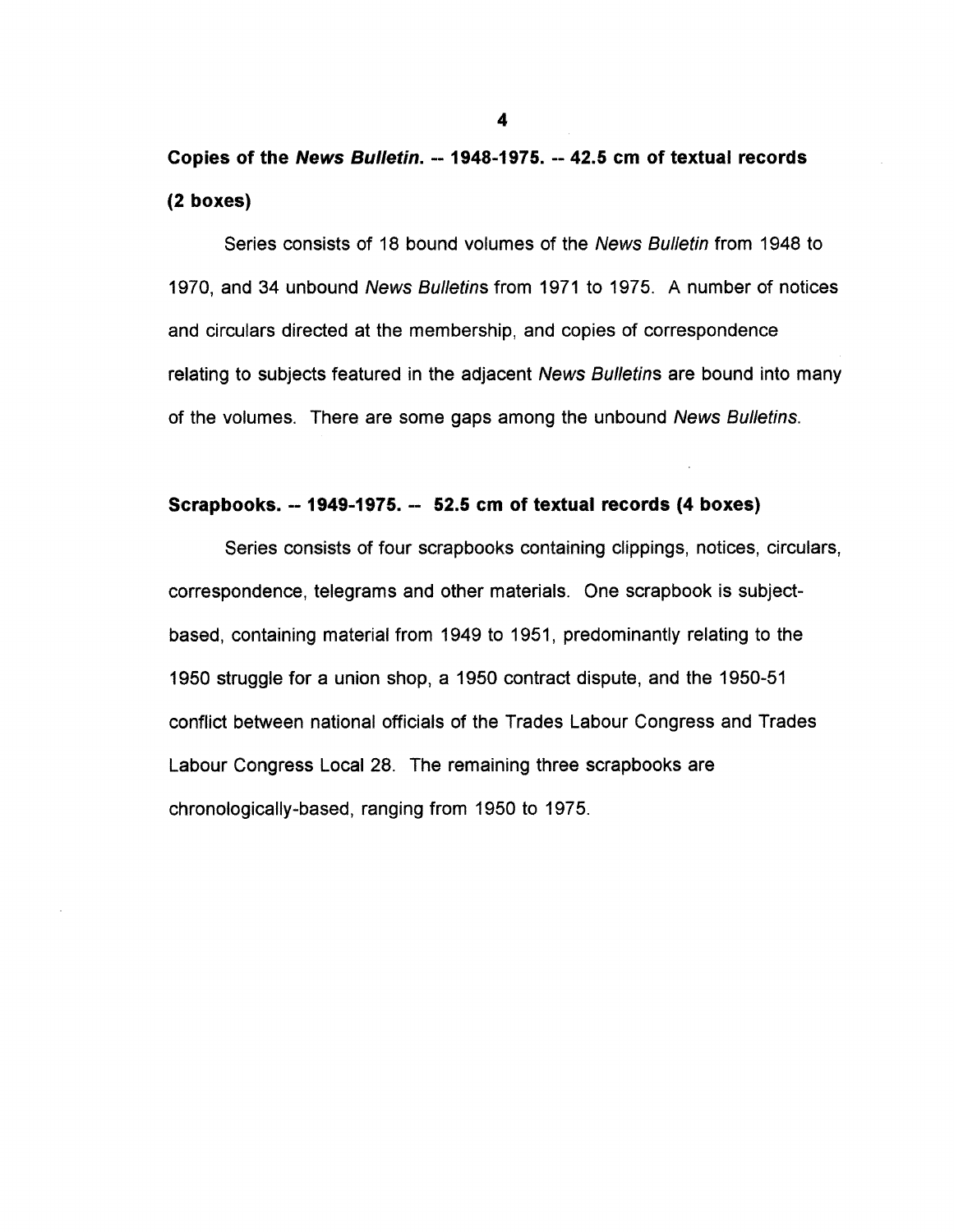| BOX-<br><b>FOLDER</b> | <b>SERIES AND FILES</b>                                     | <b>DATE/S</b> |
|-----------------------|-------------------------------------------------------------|---------------|
|                       | <b>Case Files</b>                                           |               |
| $1-1, 1-2$            | Minutes and other material of Foster Trial Committee        | 1961-1963     |
| $1 - 3$               | TLC 1949 Calgary convention                                 | 1949          |
| $1 - 4$               | Membership count and non members                            | 1955-1974     |
| $1 - 5$               | Letter to CUPE Regional Office                              | 1986          |
| $1 - 6$               | <b>Historic items</b>                                       | 1961-1973     |
| $1 - 7$               | Vital statistics, confidential                              | 1947-1965     |
| $1 - 8$               | <b>Union News Bulletin</b>                                  | 1943-1958     |
| $1 - 9$               | Rintoul, R. (N.U.P.E.)                                      | 1957-1959     |
| $1 - 10$              | Re-Organization                                             | 1949-1952     |
| $1 - 11$              | Petitions and radio scripts relating to conflict with TLC   | 1950          |
| $1 - 12$              | Correspondence relating to raid by machinists' union        | 1951          |
| $1 - 13$              | <b>Official bulletin of NUPE</b>                            | 1956          |
| $2 - 1$               | Royal Bank - frozen assets                                  | 1952-1958     |
| $2 - 2$               | MECC. - R.I.P.                                              | 1964-1967     |
| $2 - 3$               | Vancouver City Hall Employees Assoc., strike situation 1966 | 1966          |
| $2 - 4$               | Statistical material / -to 1955                             | 1954-1955     |
| $2 - 5$               | -1 Alsbury raiders - fight against, 1952-53                 | 1952-1953     |
| $2 - 6$               | Foster - charges - 1962                                     | 1961-1962     |
| $2 - 7$               | R - Roberts - correspondence 1962                           | 1962          |

**5**